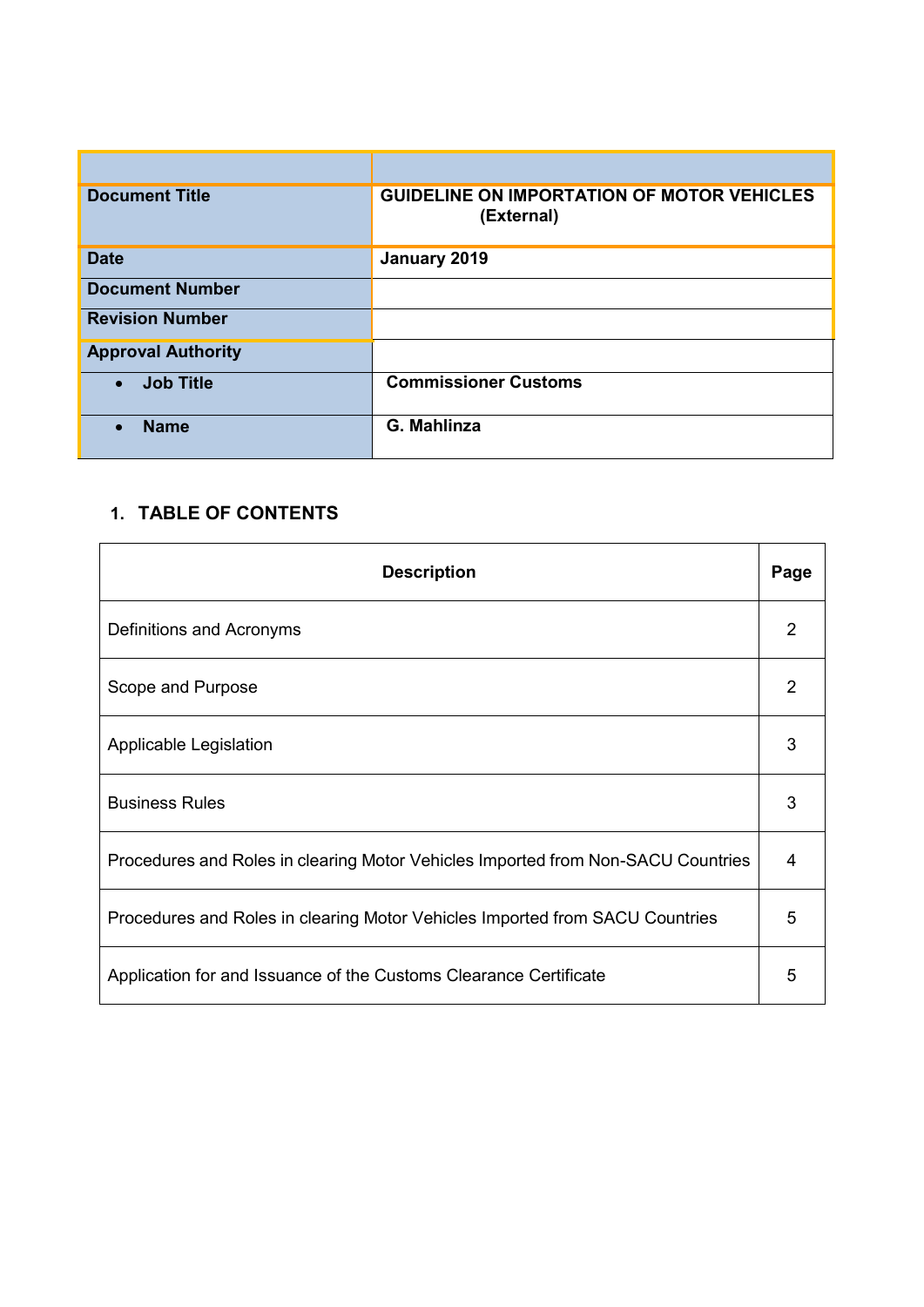### **2. Definitions and Acronyms**

- 2.1 **"Bond"** refers to a form of security that is provided by the declarant/importer to cover the duties and taxes payable in respect of imported or transit goods.
- 2.2 **"CCC"** refers to the Customs Clearance Certificate issued when a motor vehicle has complied with all clearance requirements.
- 2.3 "**Declarant"** means any person or a party who submits a declaration.
- 2.4 **"GATT"** is an acronym for the General Agreement on Tariffs and Trade.
- 2.5 **"IM 4"** means a declaration made in case of goods that are to be permanently imported into the country; this is also referred to as a declaration for 'home use'.
- 2.6 **"IM 7"** means a declaration made for goods that are to be entered into a Customs bonded warehouse; the duties and taxes in respect of which are not paid but are secured by the bond put up by the warehouse operator. A warehousing declaration
- 2.7 **"IM 8"** means an inward transit declaration which covers the movement of goods from the point-of entry to an inland office for final clearance or warehousing.
- 2.8 **"Manifest"** refers to a document that lists all the goods consigned on a means of transport during a particular journey (ship cargo, plane cargo, truck or train load)
- 2.9 "**MRO"** refers to the Manzini Customs Regional Office situated at Matsapha.
- 2.10 **"ICD"** refers to the Inland Container Depot which is situated inside the Eswatini Railway premises in Matsapha.
- 2.11 "**Non SACU**" means countries outside the Southern African Customs Union.
- 2.12 "**SACU"** means the Southern African Customs Union, member countries being the Republic of South Africa, Botswana, Namibia, Lesotho and Eswatini.
- 2.13 "**SARPCCO**" refers to the Southern African Regional Police Chiefs Co-operation Organization.
- 2.14 "**SARS**" means the South African Revenue Service.
- 2.15 **"T1"** is a Transit Note through which the security against the inward transit declaration is activated.

# **3. Scope and Purpose**

This guideline provides information on the requirements expected from importers in order to enable processing of declarations for clearance for home consumption for motor vehicles imported from the SACU region as well as non-SACU countries. It highlights the changes that have been made in the procedures in relation to the processing of declarations for clearance of motor vehicles; namely: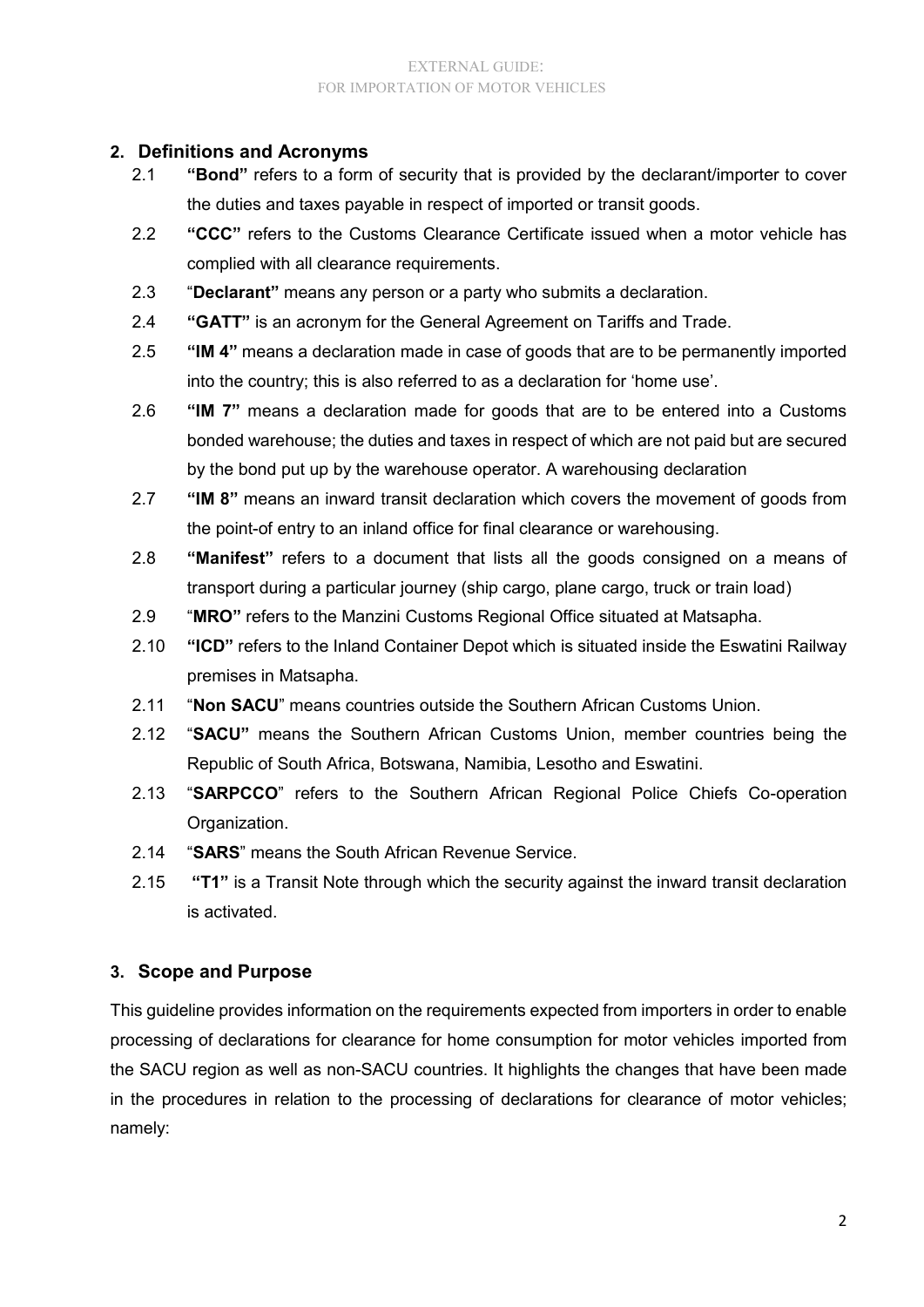- **Decentralising the clearance process to Ngwenya, Mananga, Lavumisa, Mahamba, Sandlane and Matsamo border posts**. This change allows importers to submit the import declaration(s) for motor vehicles that originate from SACU countries at the border through which the vehicle enters the country, without the requirement of making a transit declaration.
- **Removing the completion of an application for valuation as a pre-requisite** to submission of the declaration for home consumption, on which the Customs value to be used on the declaration would be determined and endorsed by SRA prior to submission of an import declaration in respect of the vehicle.

The guideline further explains what requirements the importer is expected to fulfil in the process of clearance of motor vehicles. The listed supporting documents mentioned in this guideline are not exhaustive and should not be read in isolation of documentary requirements as provided in Section 38 (3) of the Customs and Excise Act and Regulation 39(2) of the Customs and Excise Regulations.

It is important to note that Section 13(1) as read with Section 38(1) of the Customs and Excise Act places the obligation that the importer makes a full and truthful declaration.

### **4. Legislation**

- 4.1 Customs and Excise Act No 21 of 1971
	- 4.2 General Agreement on Tariffs and Trade (GATT)
	- 4.3 The Value Added Tax Act of 2011

### **5. Clearance Rules**

5.1 A declaration for home use (IM 4) shall be made for a motor vehicle(s) imported from the SACU countries; this shall be done at the border through which it is imported at the time of its importation.

5.2 Notwithstanding the above, Customs Clearance Certificates shall be applied for and issued at the Inland offices at The Plaza, Corporate Place. Mbabane and Manzini Regional Office (MRO), Matsapha.

5.3 An inward transit declaration shall be made for motor vehicles imported from non-SACU countries and which are covered by a bond. The transit shall be acquitted by an appropriately framed warehouse declaration (IM7) or an import declaration for home use (IM 4) which is properly linked to the transit declaration (IM 8) in order to enable generation of manifest and acquittal of the transit note (T1)

5.4 Motor vehicles that are not imported under a suspense procedure (e.g. being removed in bond) should be declared for home consumption at the point of entry; i.e. at the time when they initially enter the country through the border. However, if the importer is yet to decide on the final destination, the motor vehicle can be warehoused.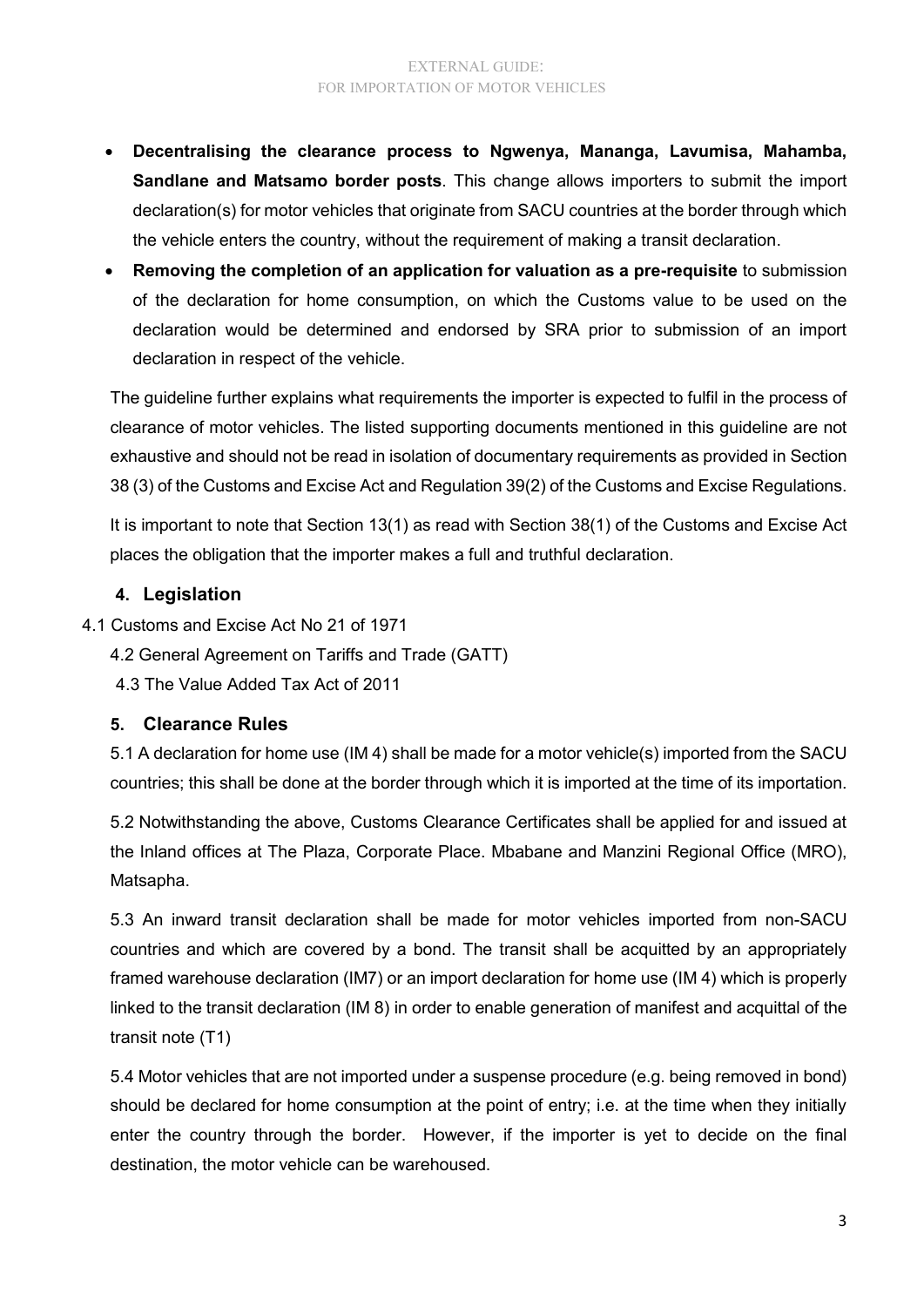5.5 The value of the motor vehicle declared shall be supported by a commercial invoice and other relevant documentation providing information on the price paid or payable

5.6 If in the opinion of the Commissioner, the transaction value cannot be ascertained in terms of Section 66 of the Act or has been incorrectly stated by the importer, the Commissioner may nominate a more appropriate value; the importer has a right to appeal such nominated value.

5.7 The appeal should be made in writing to the Commissioner General and must be supported by any additional information and rationale to support and give contest to the appeal.

5.8 Where the importer does not appeal the value that will be determined as per the above, that value shall be deemed to be the value for customs duty purposes

### **6. Procedures and Roles in clearing Motor Vehicles Imported from Non-SACU Countries**

### **6.1 Clearance of Motor vehicles imported by Rail:**

- 6.1.1 The carrier's responsibility shall be to lodge and register the manifest.
- 6.1.2 The shipping line's responsibility:
	- a) De-grouping or deconsolidation of master waybills
- 6.1.3 The declarant 's responsibilities shall be to:
	- 6.1.3.1 Lodge IM7 or IM4 at ICD and attach all supporting documents, which may include:
		- a) Auction bidding sheet (if vehicle is bought from an auction);
		- b) Auction / tax or commercial invoice with breakdown of fees and other charges incurred;
		- c) Export Certificate;
		- d) Car carrier's invoice to the sea port (inland freight);
		- e) Binding / vanning charges invoice.
		- f) Import Permit

6.1.3.2 Provide these as original documents when called upon to do so.

#### **6.2 Clearance of Motor vehicles imported by Road:**

6.2.1 The declarant will lodge an IM 8 declaration at the port of entry through which the vehicle entered the country:

- a) Within 2 days of entry the importer is expected to report arrival at MRO, where the transit note will be validated and a manifest will be generated. The generated manifest will be used by declarant to lodge a warehouse declaration.
- b) The declarant will lodge an IM7 declaration using the generated manifest and attach all supporting documents .